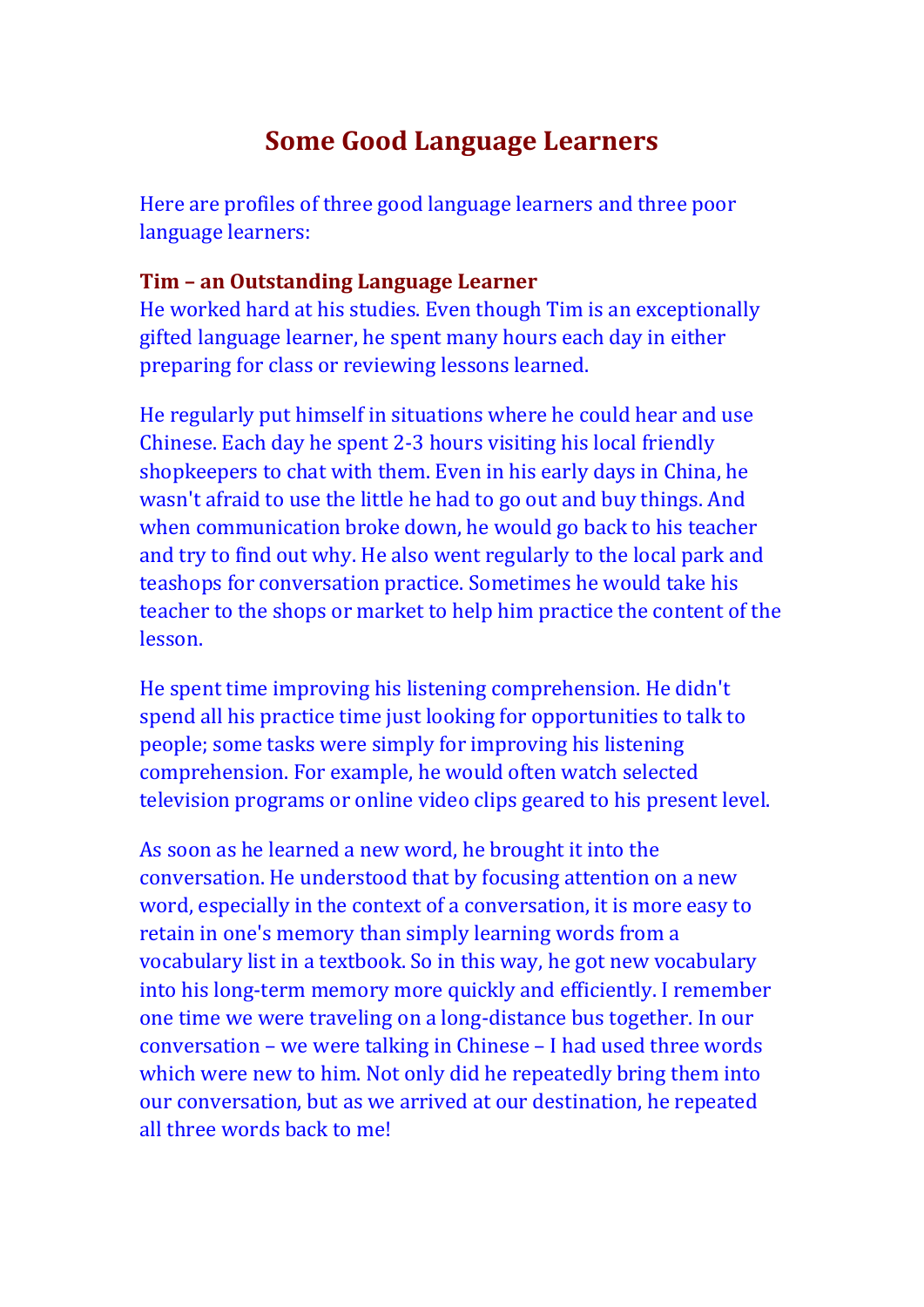He used everything around him to help reach his language goals. For instance, during breaks between class, he would chat with the teachers. Also, he would often invite his Chinese friends out for a meal.

# Tommy – a Slow Beginner with a Good Ending

Tommy had all the potential for not getting Chinese! Lacking in language learning aptitude, somewhat conservative and rather shy, he preferred tasks which used his hands rather than his head. He could easily have given up when, after only a few weeks of language study, he realized just how slow he was progressing. And whereas his wife enjoyed studying Chinese as well as going outside and chatting with the neighbors, in the early days Tommy didn't really enjoy either. And yet he made it. In fact he got Chinese well. Why?

First and foremost, he had a good attitude. Although he's not the bookish type and doesn't really enjoy the classroom, yet he knew that he had to work hard at his studies – in fact harder than the average language student if he was going to get anywhere in the language. And he did.

Secondly, he was willing to face up to his weak areas – and do something about them. So when he found that memorizing vocabulary didn't come easily to him, he re-doubled his efforts by using flash cards and forced himself to review at regular intervals those words that didn't stick easily.

Also, recognizing his somewhat shy personality, especially when in a new and uncertain environment, yet at the same time knowing that fluency only comes through much practice, he was willing to spend 20 minutes after language school each day talking with someone who understood his low level and who therefore kept the conversation simple. For although Tommy is somewhat shy, this doesn't mean that he isn't a 'people person'. What he prefers is making deeper relationships with fewer people. So when he found people with whom he really related well, he would spend much time with them talking on many and varied issues.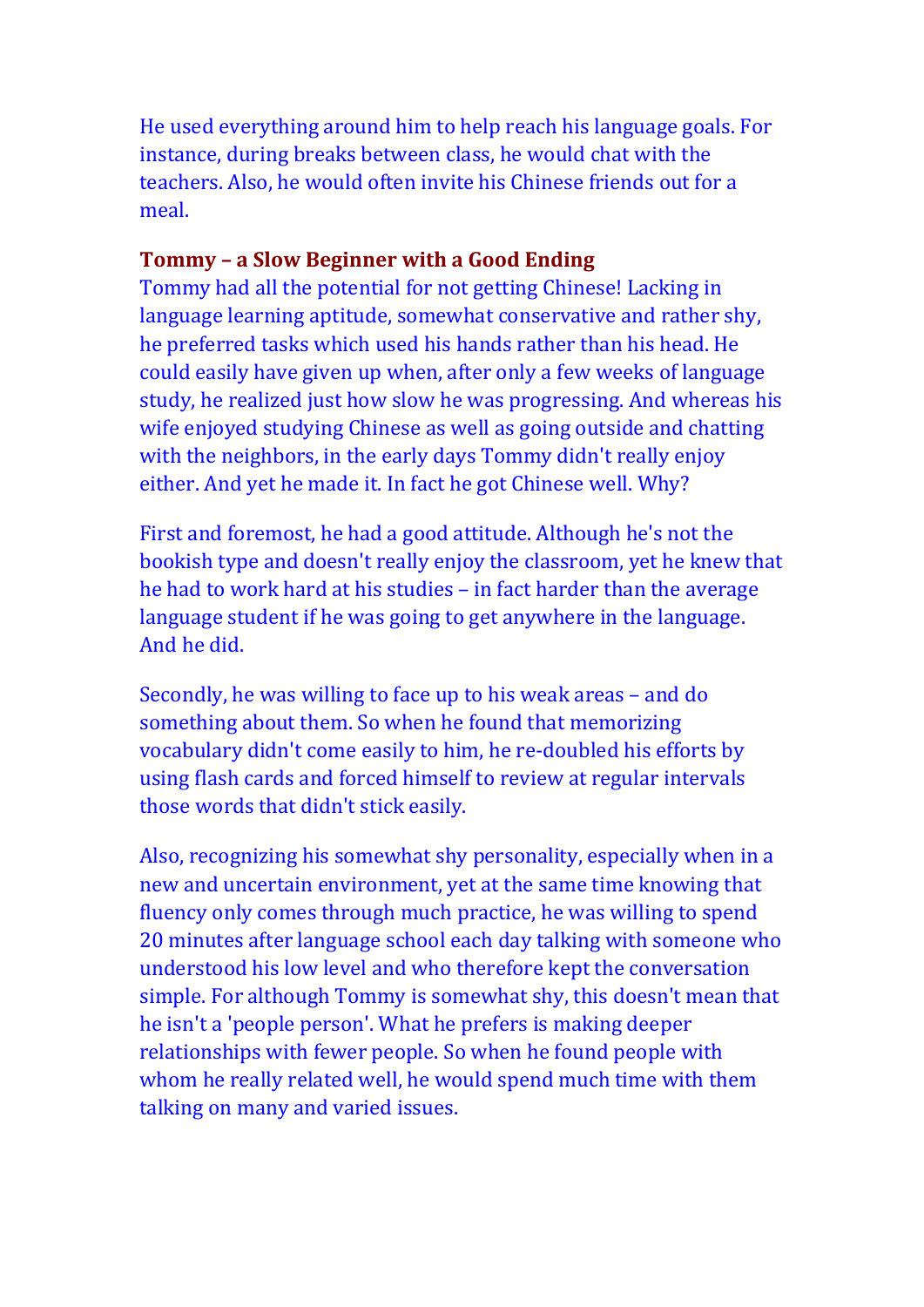Tommy had the advantage that he had learned another foreign language before coming to China. That one hadn't been easy for him either, yet eventually he got it to a good level. This proved to be of real help when learning Chinese because it enabled him to recognize his learning curve, and most important, that whereas learning that language had been an uphill struggle, he did eventually make it, thus giving him hope for learning Chinese.

The end result was that, after six months of struggling with learning Chinese, he gradually obtained the self-confidence needed to help him progress faster and hence fuel motivation to press on.

## Joachim – a Learner who Spent much time on the Street

Joachim was a learner who, right from the start, loved looking for people to chat to! Being warm, friendly and outgoing, he would go up to people in shops, markets and local parks and simply begin chatting with them. The presence of a Chinese person meant yet another opportunity for practicing his Chinese! And he enjoyed every minute of it! If he got himself into a situation where he couldn't understand what the conversation was about, he would simply say (in Chinese), "I'm sorry, I must be going now, but I've enjoyed getting to know you!" – and then leave. Also, between classes, he would spend the time chatting with his teachers because he knew that they understood his level of Chinese and so would keep the conversation simple.

Joachim had an agile mind that allowed him to use the little vocabulary he knew in a creative way. And when he didn't know the correct word, he would be happy to act it out. One day he wanted to buy some glue. Not knowing the word, he said that he wanted something that puts two things together. The shopkeeper was still mystified as to what he wanted so Joachim drew a picture and gradually the shopkeeper understood! Joachim's friendly approach helped tremendously. When he made a mistake, he would laugh about it along with everyone else! Joachim knew that, because he was only a beginner, he would naturally make many mistakes. He also recognized that other people not only were willing to accept him as he was but were also willing to help and encourage him. So he used this to his advantage.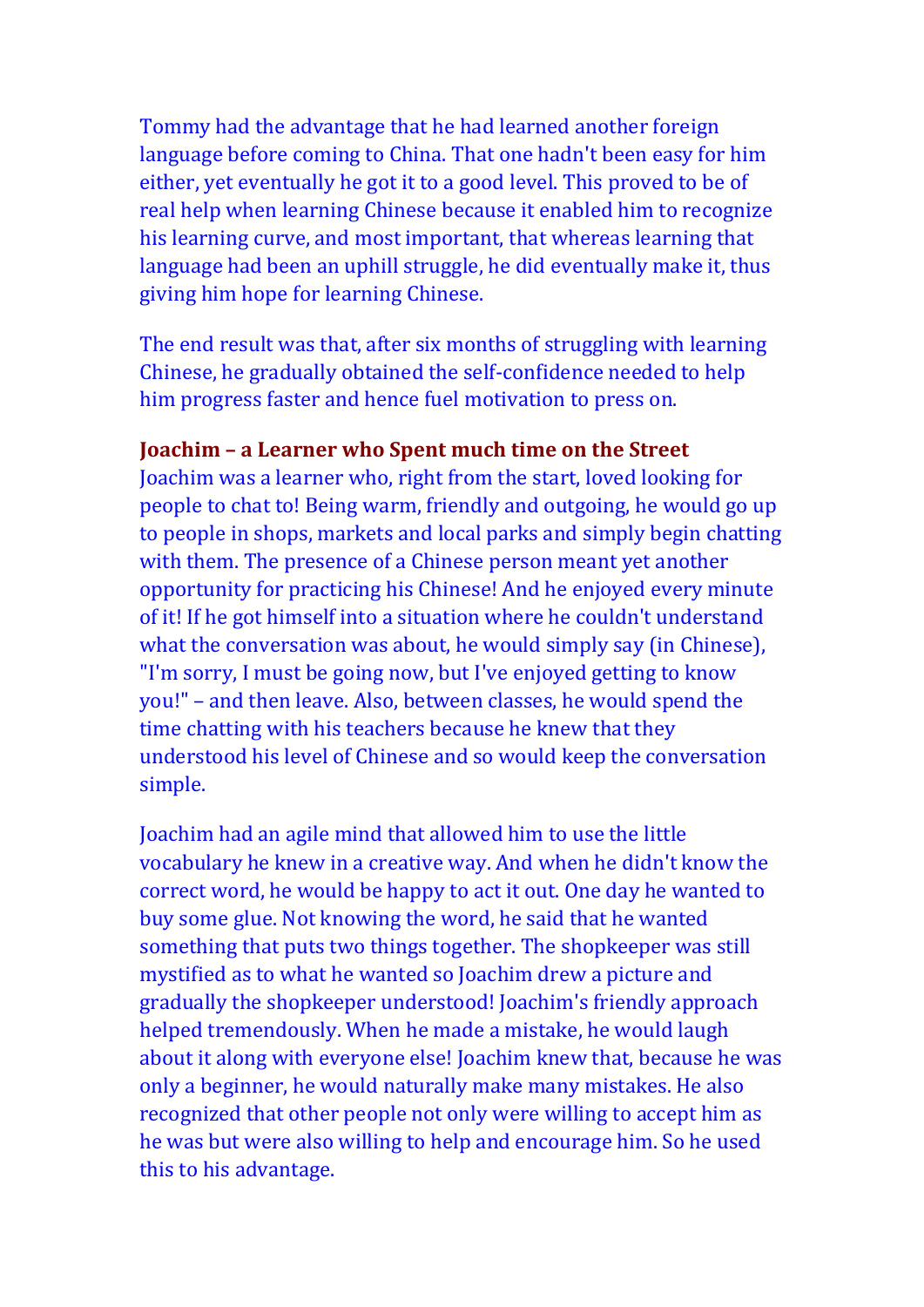He is also someone who is willing to learn by trial and error. What works for him he continues to use; what doesn't work, he simply discards. He tried using flash cards (because he was told that this is a good way to memorize vocabulary). He found that this method didn't suit his approach to learning Chinese and so dropped it, simply writing out those words he found difficult to memorize on slips of paper. He also found that trying to memorize vocabulary in the evenings didn't work for him. So he switched to the early morning and soon discovered that vocabulary stuck much quicker. He also knew that he couldn't sit down at his desk for hours on end poring over his textbooks; soon he was up and off looking for people to practice with. He realized that vocabulary retention is more efficient when actually using it in conversation rather than simply sitting down at his desk and going through new vocabulary over and over again. This doesn't mean, however, that he didn't spend time preparing for his lessons; in fact, for every hour of class he spent an hour going over the lesson beforehand. But once he had done this, he was off outside!

#### Some Who Didn't Make It – And Why

Like Tommy, John had a low language learning aptitude. Yet whereas Tommy's humble attitude allowed him to be open to advice and be willing to take the punishing daily humiliation of continually being corrected by his teachers, John's psychological defenses resulted in him projecting the blame for his slow progress on to the language teachers and the textbooks, rather than on to himself. By blaming others instead of making himself responsible for his slow progress and taking the necessary remedial action, he cut himself off from the very people who could have helped him succeed. Hence slow progress resulted in loss of motivation and the will to press on.

Jim failed to grasp a key point which Donald Larson makes in *Guidelines for Barefoot Language Learning*: "People who develop competence in another language do so because they go at it intensively". Coming to China and discovering that learning Chinese was much harder than he had originally imagined, he decided to miss class whenever he felt in need of a break from language study. Sad to say, what was learned rapidly (intensively) was also lost rapidly;